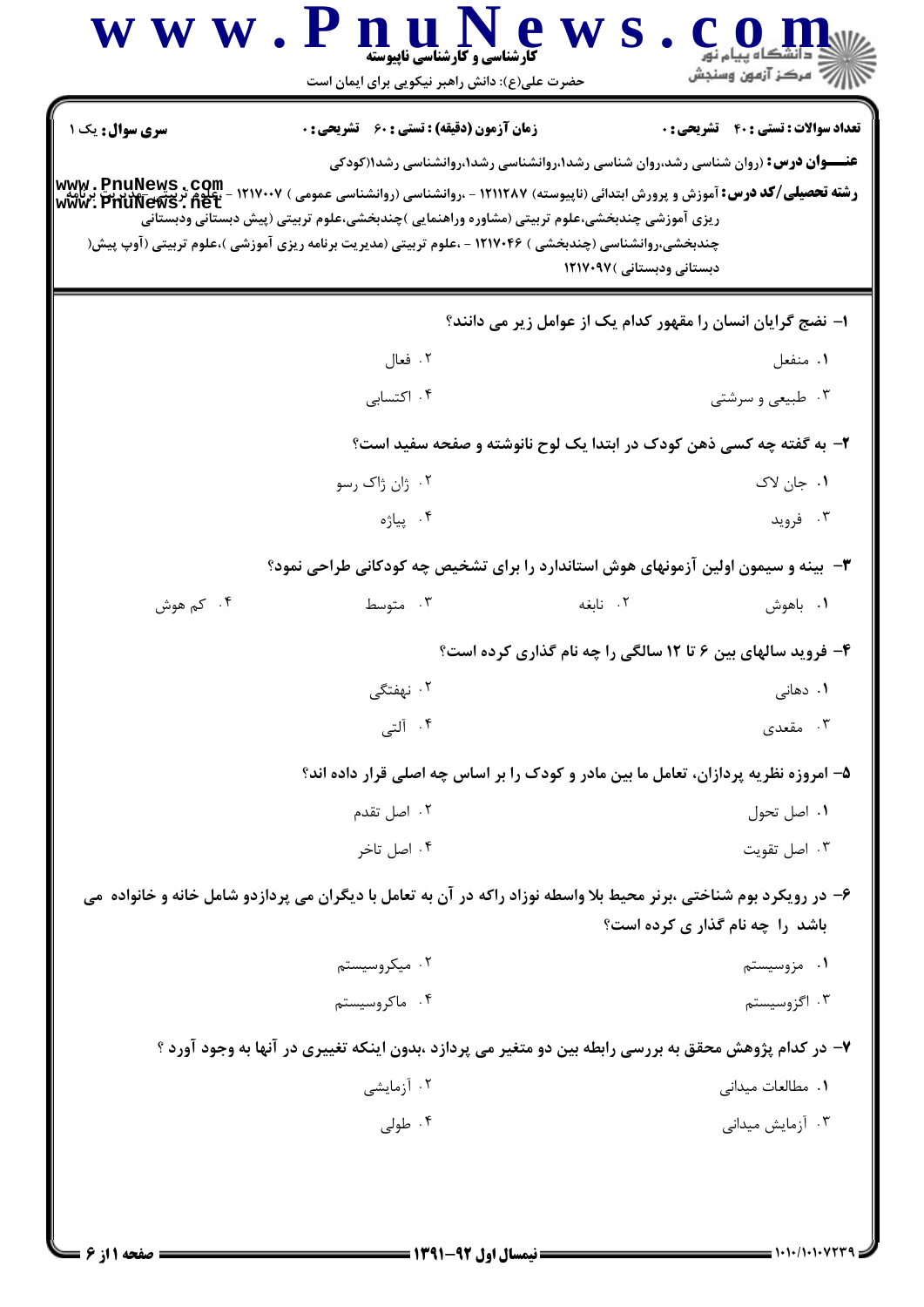|                        | حضرت علی(ع): دانش راهبر نیکویی برای ایمان است                                                                                                                                                                                                                             |                                                                                          | أأآت مرکز آزمون وسنجش               |
|------------------------|---------------------------------------------------------------------------------------------------------------------------------------------------------------------------------------------------------------------------------------------------------------------------|------------------------------------------------------------------------------------------|-------------------------------------|
| <b>سری سوال : ۱ یک</b> | <b>زمان آزمون (دقیقه) : تستی : 60 ٪ تشریحی : 0</b>                                                                                                                                                                                                                        |                                                                                          | تعداد سوالات : تستى : 40 تشريحي : 0 |
|                        |                                                                                                                                                                                                                                                                           | <b>عنـــوان درس:</b> روان شناسی رشد،روان شناسی رشد۱،روانشناسی رشد۱،روانشناسی رشد۱(کودکی) |                                     |
|                        | <b>ر شته تحصیلی/کد درس:</b> آموزش و پرورش ابتدائی (ناپیوسته) ۱۲۱۱۲۸۷ - ،روانشناسی (روانشناسی عمومی ) ۱۲۱۷۰۰۷ - ،علوم تربیتی -مدیریت برنامه<br><b>www - PriuNews - net</b><br>ریزی آموزشی چندبخشی،علوم تربیتی (مشاوره وراهنمایی )چندبخشی،علوم تربیتی (پیش دبستانی ودبستانی |                                                                                          |                                     |
|                        | )چندبخشی،روانشناسی (چندبخشی ) ۱۲۱۷۰۴۶ - ،علوم تربیتی (مدیریت برنامه ریزی آموزشی )،علوم تربیتی (آوپ پیش                                                                                                                                                                    |                                                                                          |                                     |
|                        |                                                                                                                                                                                                                                                                           | دبستانی ودبستانی ) ۱۲۱۷۰۹۷                                                               |                                     |
|                        |                                                                                                                                                                                                                                                                           | ۸– مطالعات متعلق به اسکیلز مربوط به کدام یک از نوع پژوهشها زیرمی باشد؟                   |                                     |
|                        | ۰۲ آزمایشی                                                                                                                                                                                                                                                                |                                                                                          | ۰۱ همبستگی یا میدانی                |
|                        | ۰۴ عرضی                                                                                                                                                                                                                                                                   |                                                                                          | ۰۳ آزمایش میدانی                    |
|                        | ۹– در کدامیک از گزینه های زیر پژوهشگر ، گروه نمونه ای از کودکان را در فواصل منظم زمانی و در مدتی نسبتا ً طولانی مورد                                                                                                                                                      |                                                                                          |                                     |
|                        |                                                                                                                                                                                                                                                                           |                                                                                          | بررسی قرا ر می دهد؟                 |
| ۰۴ طولی $\mathsf{f}$   | ۰۳ آزمایشی                                                                                                                                                                                                                                                                | ۰۲ همبستگی                                                                               | ۰۱ عرضی                             |
|                        | ۱۰– کدام یک از افراد زیر دلیل وابستگی کودک به مادر را تغذیه شدن وی از سوی مادر می داند؟                                                                                                                                                                                   |                                                                                          |                                     |
|                        | ۰۲ فروید                                                                                                                                                                                                                                                                  |                                                                                          | ۰۱ هارلو                            |
|                        | ۰۴ پياژه                                                                                                                                                                                                                                                                  |                                                                                          | ۰۳ آنا فرويد                        |
|                        |                                                                                                                                                                                                                                                                           | 1۱- به عوامل ژنتیکی ارثی گفته می شود که هر فرد از والدین خود در یافت می دارد؟            |                                     |
|                        | ۰۲ فنوتيپ                                                                                                                                                                                                                                                                 |                                                                                          | ۰۱ ژنوتيپ                           |
|                        | ۰۴ دی زیگوت                                                                                                                                                                                                                                                               |                                                                                          | ۰۳ منوزیگوت                         |
|                        |                                                                                                                                                                                                                                                                           | ۱۲– زالی یا آلبنیسم مربوط به کدام یک از نوع ژنها می باشد؟                                |                                     |
|                        | ۰۲ بارز                                                                                                                                                                                                                                                                   |                                                                                          | ۰۱ غالب                             |
|                        | ۰۴ معيوب                                                                                                                                                                                                                                                                  |                                                                                          | ۰۳ مغلوب                            |
|                        |                                                                                                                                                                                                                                                                           | ۱۳– کدامیک از گزینه های زیر معرف دوقلوهای همسان می باشد ؟                                |                                     |
|                        | ۰۲ ژنوتيپ                                                                                                                                                                                                                                                                 |                                                                                          | ۰۱ فتوتيپ                           |
|                        | ۰۴ منوزیگوت                                                                                                                                                                                                                                                               |                                                                                          | ۰۳ دی زیگوت                         |
|                        |                                                                                                                                                                                                                                                                           | ۱۴– مطالعات هنری گدارد مربوط به کدام یک از موارد زیر می باشد؟                            |                                     |
|                        | ۰۲ مطالعات شجره نامه خانوادگی                                                                                                                                                                                                                                             |                                                                                          | ٠١. مطالعات فرزند خوانده ها         |
|                        | ۰۴ مطالعات آزمایشی                                                                                                                                                                                                                                                        |                                                                                          | ۰۳ مطالعات دوقلوها                  |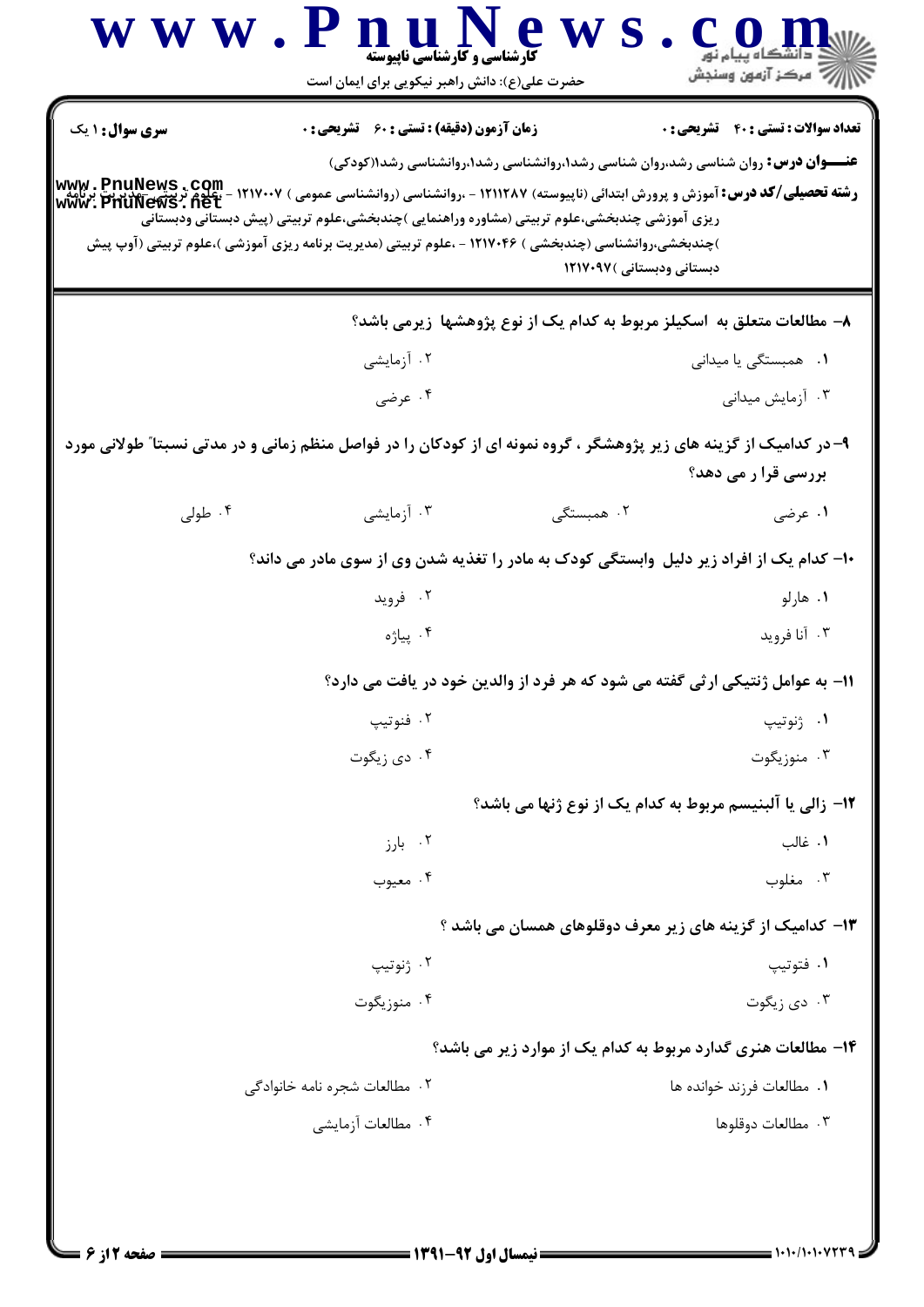|                        |                                                                                                                                                                                                                                            | حضرت علی(ع): دانش راهبر نیکویی برای ایمان است                                            |                                            |
|------------------------|--------------------------------------------------------------------------------------------------------------------------------------------------------------------------------------------------------------------------------------------|------------------------------------------------------------------------------------------|--------------------------------------------|
| <b>سری سوال : ۱ یک</b> | <b>زمان آزمون (دقیقه) : تستی : 60 ٪ تشریحی : 0</b>                                                                                                                                                                                         |                                                                                          | <b>تعداد سوالات : تستی : 40 قشریحی : 0</b> |
|                        | <b>رشته تحصیلی/کد درس:</b> آموزش و پرورش ابتدائی (ناپیوسته) ۱۲۱۱۲۸۷ - ،روانشناسی (روانشناسی عمومی ) ۱۲۱۷۰۰۷ - ،علوم تربیتی برنامه<br><b>رشته تحصیلی/کد درس:</b> آموزش و پرورش ابتدائی (ناپیوسته) ۱۲۱۱۲۸۷ - ،روانشناسی (روانشناسی عمومی ) w | <b>عنـــوان درس:</b> روان شناسی رشد،روان شناسی رشد۱،روانشناسی رشد۱،روانشناسی رشد۱(کودکی) |                                            |
|                        | ریزی آموزشی چندبخشی،علوم تربیتی (مشاوره وراهنمایی )چندبخشی،علوم تربیتی (پیش دبستانی ودبستانی                                                                                                                                               |                                                                                          |                                            |
|                        | )چندبخشی،روانشناسی (چندبخشی ) ۱۲۱۷۰۴۶ - ،علوم تربیتی (مدیریت برنامه ریزی آموزشی )،علوم تربیتی (آوپ پیش                                                                                                                                     | دبستانی ودبستانی )۱۲۱۷۰۹۷                                                                |                                            |
|                        |                                                                                                                                                                                                                                            |                                                                                          |                                            |
|                        |                                                                                                                                                                                                                                            | ۱۵– کدام گزینه در مورد اصول مهم رشد صحیح می باشد.                                        |                                            |
|                        | ۰۲ جهت رشد ازپایین به بالا است                                                                                                                                                                                                             |                                                                                          | ٠١ رشدوتكامل شامل تغيير است.               |
|                        | ۰۴ تفاوتهای فردی در رشد وجود ندارد.                                                                                                                                                                                                        |                                                                                          | ۰۳ جهت رشد از پیرامون به مرکز است.         |
|                        | ۱۶- پیامبر اکرم (ص) در مورد روند قابل پیش بینی رشد ،هفت سال دوم را چه نام گذاری کرده است؟                                                                                                                                                  |                                                                                          |                                            |
|                        | ۲. اطاعت                                                                                                                                                                                                                                   |                                                                                          | ۰۱ سیادت                                   |
|                        | ۰۴ مشاور                                                                                                                                                                                                                                   |                                                                                          | ۰۳ وزارت                                   |
|                        |                                                                                                                                                                                                                                            | <b>۱۷</b> - در مرحله رویانی ،منشا تشکیل امعا،احشا وغدد کدام یک از گزینه های زیر می باشد؟ |                                            |
| ۰۴ اگزودرم             | ۰۳ مزودرم                                                                                                                                                                                                                                  | ۰۲ اکتودرم                                                                               | ۰۱ آندودرم                                 |
|                        |                                                                                                                                                                                                                                            | ۱۸– در چند ماهگی از مرحله پیش از تولد جنسیت جنین قابل تشخیص می باشد؟                     |                                            |
|                        | ۰۲ چهار ماهگی                                                                                                                                                                                                                              |                                                                                          | ۰۱ دو ماهگی                                |
|                        | ۰۴ پنج ماهگی                                                                                                                                                                                                                               |                                                                                          | ۰۳ سه ماهگی                                |
|                        |                                                                                                                                                                                                                                            | 19- کدامیک از بیماریهای زیر مسری می باشد؟                                                |                                            |
| ۰۴ کم خونی             | ۰۳ فشارخون                                                                                                                                                                                                                                 | ۰۲ بیماری قند                                                                            | ۰۱ سیفلیس                                  |
|                        | ۲۰- کدام گزینه های زیر مربوط به نشانه وجود عقب ماندگی ذهنی در هنگام تولد نمی باشد؟                                                                                                                                                         |                                                                                          |                                            |
|                        | ۰۲ بزرگی و کوچکی دور سر                                                                                                                                                                                                                    |                                                                                          | ۰۱ کمبود شدید وزن                          |
|                        | ۰۴ دیر نفس کشیدن                                                                                                                                                                                                                           |                                                                                          | ۰۳ پر اشتهایی شدید                         |
|                        |                                                                                                                                                                                                                                            | <b>۲۱</b> - کدام یک از گزینه های زیر مربوط به مقیاس ویرجینیا آپگار نمی باشد.             |                                            |
|                        | ۰۲ رنگ پوست                                                                                                                                                                                                                                |                                                                                          | ۰۱ ضرب آهنگ قلبی                           |
|                        | ۰۴ تنود عضلانی                                                                                                                                                                                                                             |                                                                                          | ۰۳ بینایی سالم                             |
|                        |                                                                                                                                                                                                                                            | ۲۲- شرطی شدن کلاسیک (بازتابی )درایجاد کدام واکنش نقش بسزایی دارد ؟                       |                                            |
|                        | ۰۲ عاطفی                                                                                                                                                                                                                                   |                                                                                          | ۰۱ اجتماعی                                 |
|                        |                                                                                                                                                                                                                                            |                                                                                          |                                            |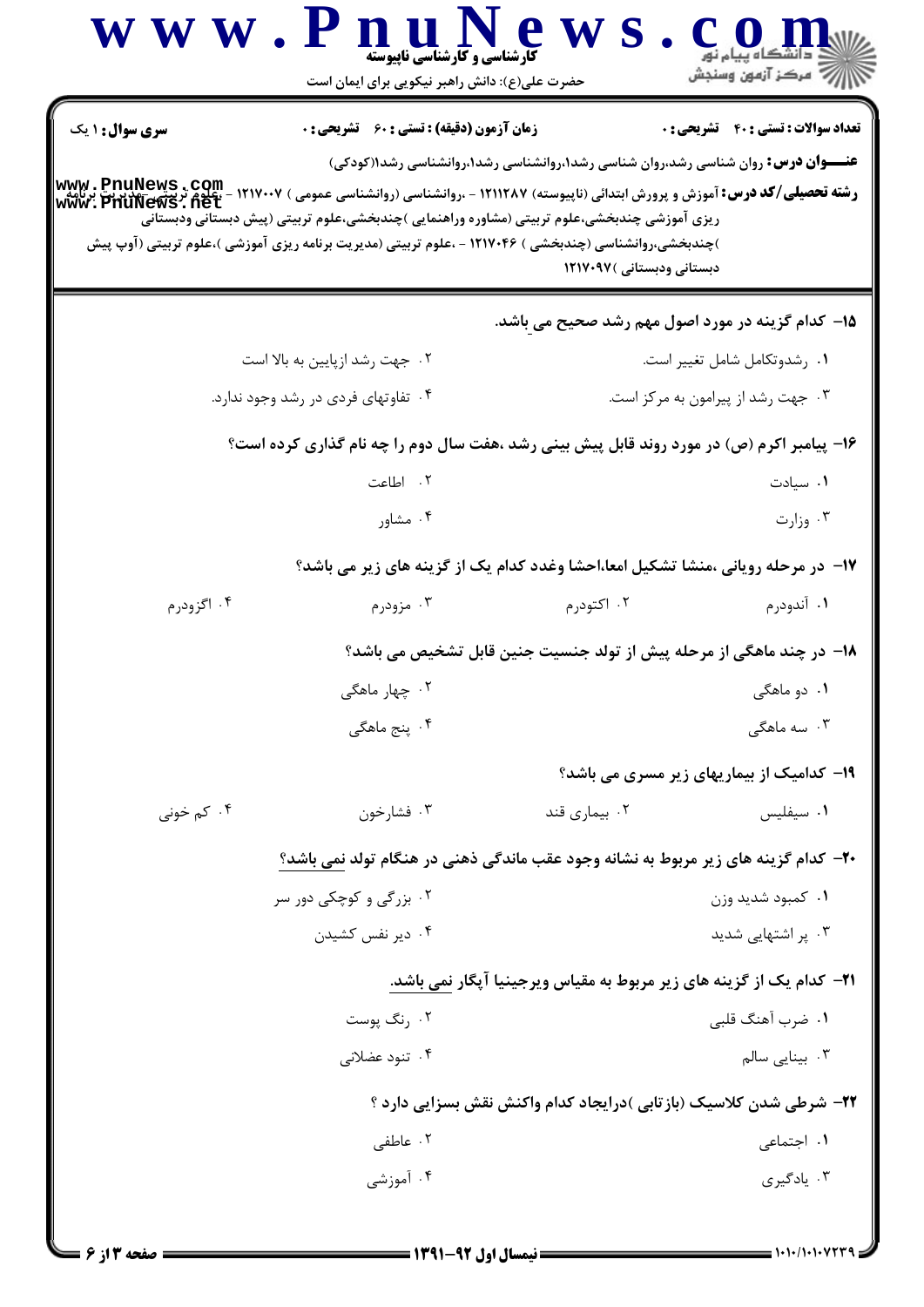| <b>سری سوال : ۱ یک</b> | <b>زمان آزمون (دقیقه) : تستی : 60 ٪ تشریحی : 0</b>                                                                                                                                                                                         |                                                                                          | <b>تعداد سوالات : تستی : 40 قشریحی : 0</b> |
|------------------------|--------------------------------------------------------------------------------------------------------------------------------------------------------------------------------------------------------------------------------------------|------------------------------------------------------------------------------------------|--------------------------------------------|
|                        | <b>رشته تحصیلی/کد درس:</b> آموزش و پرورش ابتدائی (ناپیوسته) ۱۲۱۱۲۸۷ - ،روانشناسی (روانشناسی عمومی ) ۱۲۱۷۰۰۷ - ،علوم تربیتی برنامه<br><b>رشته تحصیلی/کد درس:</b> آموزش و پرورش ابتدائی (ناپیوسته) ۱۲۱۱۲۸۷ - ،روانشناسی (روانشناسی عمومی ) w | <b>عنـــوان درس:</b> روان شناسی رشد،روان شناسی رشد۱،روانشناسی رشد۱،روانشناسی رشد۱(کودکی) |                                            |
|                        | ریزی آموزشی چندبخشی،علوم تربیتی (مشاوره وراهنمایی )چندبخشی،علوم تربیتی (پیش دبستانی ودبستانی                                                                                                                                               |                                                                                          |                                            |
|                        | )چندبخشی،روانشناسی (چندبخشی ) ۱۲۱۷۰۴۶ - ،علوم تربیتی (مدیریت برنامه ریزی آموزشی )،علوم تربیتی (آوپ پیش                                                                                                                                     | دبستانی ودبستانی )۱۲۱۷۰۹۷                                                                |                                            |
|                        |                                                                                                                                                                                                                                            |                                                                                          |                                            |
|                        |                                                                                                                                                                                                                                            | ٢٣- به خاطر آوردن يک محرک ، بدون حضور آن را چه حافظه اي مي نامند؟                        |                                            |
| ۰۴ تشخیصی              | ۰۳ اجتماعی                                                                                                                                                                                                                                 | ۰۲ يادآوري                                                                               | ۰۱ باز شناسی                               |
|                        | ۲۴– طفل تنها حرکاتی را تقلید می کند که قبلاً قادر به انجام آنها بوده است مر بوط به کدام گزینه می باشد؟                                                                                                                                     |                                                                                          |                                            |
|                        | ۰۲ تقلید کاذب                                                                                                                                                                                                                              |                                                                                          | ۰۱ تقلید تاخیری                            |
|                        | ۰۴ تقلید تقدمی                                                                                                                                                                                                                             |                                                                                          | ۰۳ تقلید حرکات نامرئی                      |
|                        |                                                                                                                                                                                                                                            | <b>۲۵</b> - کدام یک از گزینه های زیر از مراحل بازی بر اساس دیدگاه پیاژه نمی باشد.        |                                            |
|                        | ۰۲ با قاعده                                                                                                                                                                                                                                |                                                                                          | ۰۱ تمرینی                                  |
|                        | ۰۴ کنشی                                                                                                                                                                                                                                    |                                                                                          | ۰۳ وانمود سازی                             |
|                        |                                                                                                                                                                                                                                            | ۲۶- نوام چامسکی از طرفداران کدامیک از رویکردهای زیرمی باشد ؟                             |                                            |
|                        | ۰۲ رویکرد رفتاری                                                                                                                                                                                                                           |                                                                                          | ۰۱ رویکرد شناختی                           |
|                        | ۰۴ رویکرد یاد گیری زبان                                                                                                                                                                                                                    |                                                                                          | ۰۳ رویکرد فطرت گرا                         |
|                        |                                                                                                                                                                                                                                            | ۲۷- در نظریه ویگوتسکی منظور از تکلم بیرونی کدام یک از گزینه های زیر می باشد؟             |                                            |
|                        | ۰۲ یعنی آنچه که از طریق آن فکر می کند                                                                                                                                                                                                      |                                                                                          | ۰۱ یعنی آنچه می شنود                       |
|                        | ۰۴ آنچه که می نویسد                                                                                                                                                                                                                        |                                                                                          | ۰۳ <sub>.</sub> یعنی آنچه می بیند          |
|                        |                                                                                                                                                                                                                                            | ۲۸- این مرحله به عنوان مرحله تکلم مصنوعی نیز شناخته می شود؟                              |                                            |
|                        | ۰۲ نو زبانی                                                                                                                                                                                                                                |                                                                                          | ۰۱ مرحله زمزمه زبانی                       |
|                        | ۰۴ بلبل زبانی                                                                                                                                                                                                                              |                                                                                          | ۰۳ نشانه زبانی                             |
|                        |                                                                                                                                                                                                                                            | ۲۹- در کدام یک از الگو های زیر خلاقیتی دو جانبه بین مادر و فرزند بوجود می آ ید؟          |                                            |
| ۰۴ متقارن              | ۰۳ نا متقارن                                                                                                                                                                                                                               | ٠٢ نامتوازن                                                                              | ۰۱ یک طرفه                                 |
|                        |                                                                                                                                                                                                                                            |                                                                                          |                                            |
|                        |                                                                                                                                                                                                                                            | <b>۳۰</b> - نقطه اوج لکنت زبان در حدود چند سالگی می باشد.                                |                                            |
|                        | ۰۲ شش سالگ <i>ی</i>                                                                                                                                                                                                                        |                                                                                          | ۰۱ دو سالگی                                |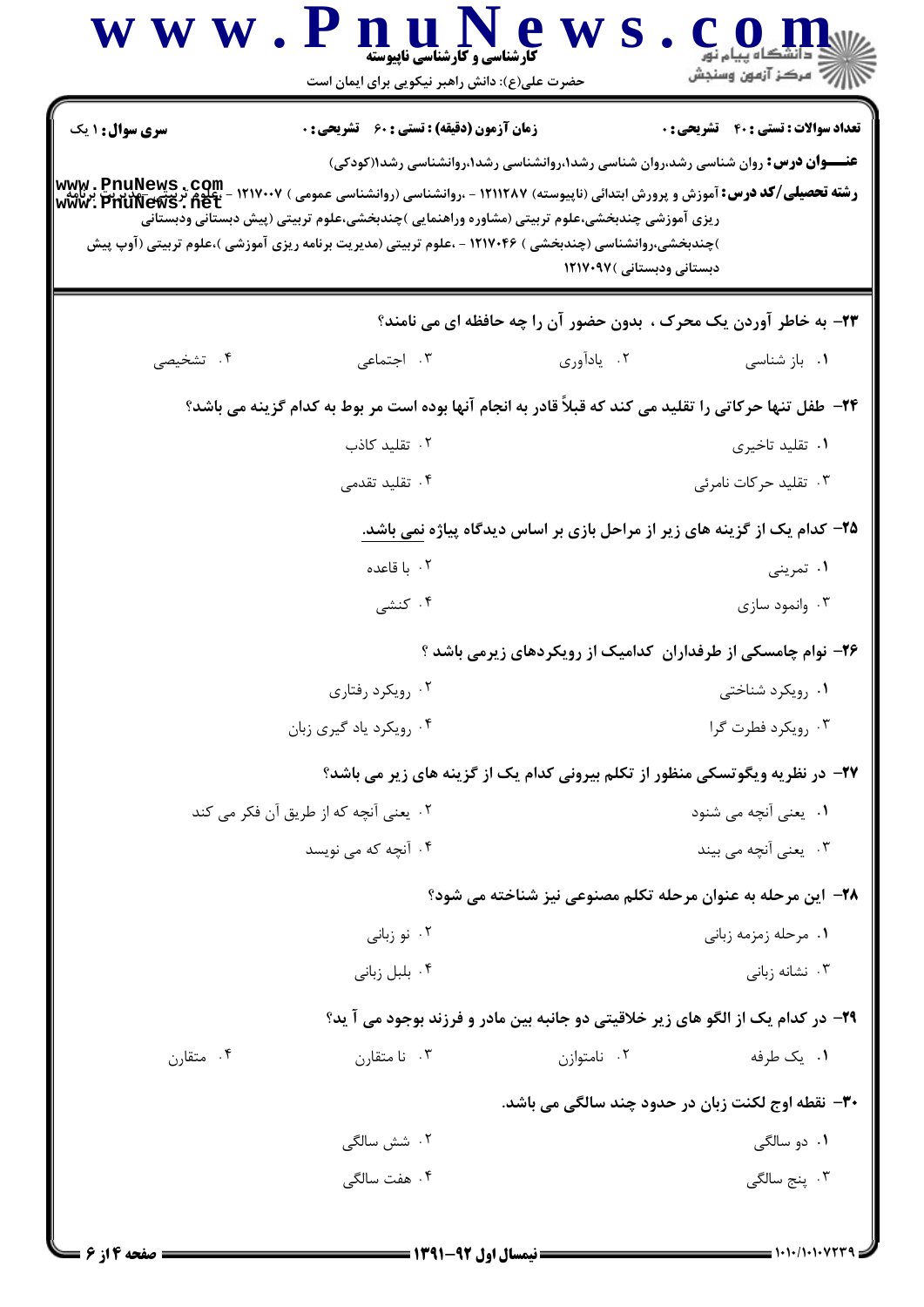|                        | کارشناسی و کارشناسی ناپیوسته<br>حضرت علی(ع): دانش راهبر نیکویی برای ایمان است                                                                                                                                                                                                                                                                                                              | www.PnuNew                                                                               | ڪ دانشڪاه پيام نور<br>  <i>¶ه مرڪ</i> ز آزمون وسنڊش |
|------------------------|--------------------------------------------------------------------------------------------------------------------------------------------------------------------------------------------------------------------------------------------------------------------------------------------------------------------------------------------------------------------------------------------|------------------------------------------------------------------------------------------|-----------------------------------------------------|
| <b>سری سوال : ۱ یک</b> | <b>زمان آزمون (دقیقه) : تستی : 60 ٪ تشریحی : 0</b>                                                                                                                                                                                                                                                                                                                                         | <b>عنـــوان درس:</b> روان شناسی رشد،روان شناسی رشد۱،روانشناسی رشد۱،روانشناسی رشد۱(کودکی) | <b>تعداد سوالات : تستی : 40 قشریحی : 0</b>          |
|                        | <b>رشته تحصیلی/کد درس:</b> آموزش و پرورش ابتدائی (ناپیوسته) ۱۲۱۱۲۸۷ - ،روانشناسی (روانشناسی عمومی ) ۱۲۱۷۰۰۷ - ،علوم تربیح<br><b>www . PriuNews . net</b><br>www . PriuNews . net<br>ریزی آموزشی چندبخشی،علوم تربیتی (مشاوره وراهنمایی )چندبخشی،علوم تربیتی (پیش دبستانی ودبستانی<br>)چندبخشی،روانشناسی (چندبخشی ) ۱۲۱۷۰۴۶ - ،علوم تربیتی (مدیریت برنامه ریزی آموزشی )،علوم تربیتی (آوپ پیش | دبستانی ودبستانی )۱۲۱۷۰۹۷                                                                |                                                     |
|                        | <b>۳۱</b> - فروید شخصیتهای خسیس را، تثبیت شده در چه مرحله ای از مراحل روانی -جنسی خود می داند؟                                                                                                                                                                                                                                                                                             |                                                                                          |                                                     |
| ۰۴ نهفتگی              | ۰۳ آلتی                                                                                                                                                                                                                                                                                                                                                                                    | ۲. مقعدی                                                                                 | ۰۱ دهانی                                            |
|                        | ۳۲- بر اساس یافته های توماس و چس این گروه از کودکان معمولاً خوشحال اند و با ذوق و شوق به سوی چیزهای تازه روی می                                                                                                                                                                                                                                                                            |                                                                                          | آورند؟                                              |
|                        | ۰۲ کودکان کژخو                                                                                                                                                                                                                                                                                                                                                                             |                                                                                          | ۰۱ کودکان بی دردسر                                  |
|                        | ۰۴ کودکان سالم                                                                                                                                                                                                                                                                                                                                                                             |                                                                                          | ۰۳ کودکان کند واکنش                                 |
|                        | ۳۳- زمانی که اطفال با دیدن چهره انسان یا عروسک و یا اشیای آشنا لبخند می زنند چه نامیده می شودو در چند ماهگی دیده                                                                                                                                                                                                                                                                           |                                                                                          | می شود؟                                             |
|                        |                                                                                                                                                                                                                                                                                                                                                                                            |                                                                                          | <b>۱.</b> لبخند اجتماعی - سه ماهگی                  |
|                        |                                                                                                                                                                                                                                                                                                                                                                                            |                                                                                          | ۲. لبخند برون زاد- سه ماهگی                         |
|                        |                                                                                                                                                                                                                                                                                                                                                                                            |                                                                                          | ۰۳ لبخند درون زاد- چهار ماهگی                       |
|                        |                                                                                                                                                                                                                                                                                                                                                                                            |                                                                                          | ۰۴ لبخند زیستی – چهار ماهگی                         |
|                        |                                                                                                                                                                                                                                                                                                                                                                                            | ۳۴− پیاژه کدام یک از انواع بازیها را نقطه اوج  بازیهای کودکانه می داند؟                  |                                                     |
|                        | ۰۲ با قاعده                                                                                                                                                                                                                                                                                                                                                                                |                                                                                          | ۰۱ تمرینی                                           |
|                        | ۰۴ ارثی                                                                                                                                                                                                                                                                                                                                                                                    |                                                                                          | ۰۳ نمادی                                            |
|                        | ۳۵- زمانی که کودکان ناسازگارند و به نظر می رسد که از انجام آنچه مخالف با خواسته های بزرگسالان است لذت می برند                                                                                                                                                                                                                                                                              |                                                                                          | ،مربوط به کدام گزینه می باشد؟                       |
|                        | ۰۲ خشم                                                                                                                                                                                                                                                                                                                                                                                     |                                                                                          | ۰۱ ترس                                              |
|                        | ۰۴ محبت                                                                                                                                                                                                                                                                                                                                                                                    |                                                                                          | ۰۳ منفی گرایی                                       |
|                        |                                                                                                                                                                                                                                                                                                                                                                                            | ۳۶- نگهداری ذهنی مربوط به کدام یک از مراحل رشد شناختی پیاژه می باشد؟                     |                                                     |
|                        | ۰۲ عملیاتی                                                                                                                                                                                                                                                                                                                                                                                 |                                                                                          | ۱. حسی-حرکتی                                        |
|                        |                                                                                                                                                                                                                                                                                                                                                                                            |                                                                                          |                                                     |